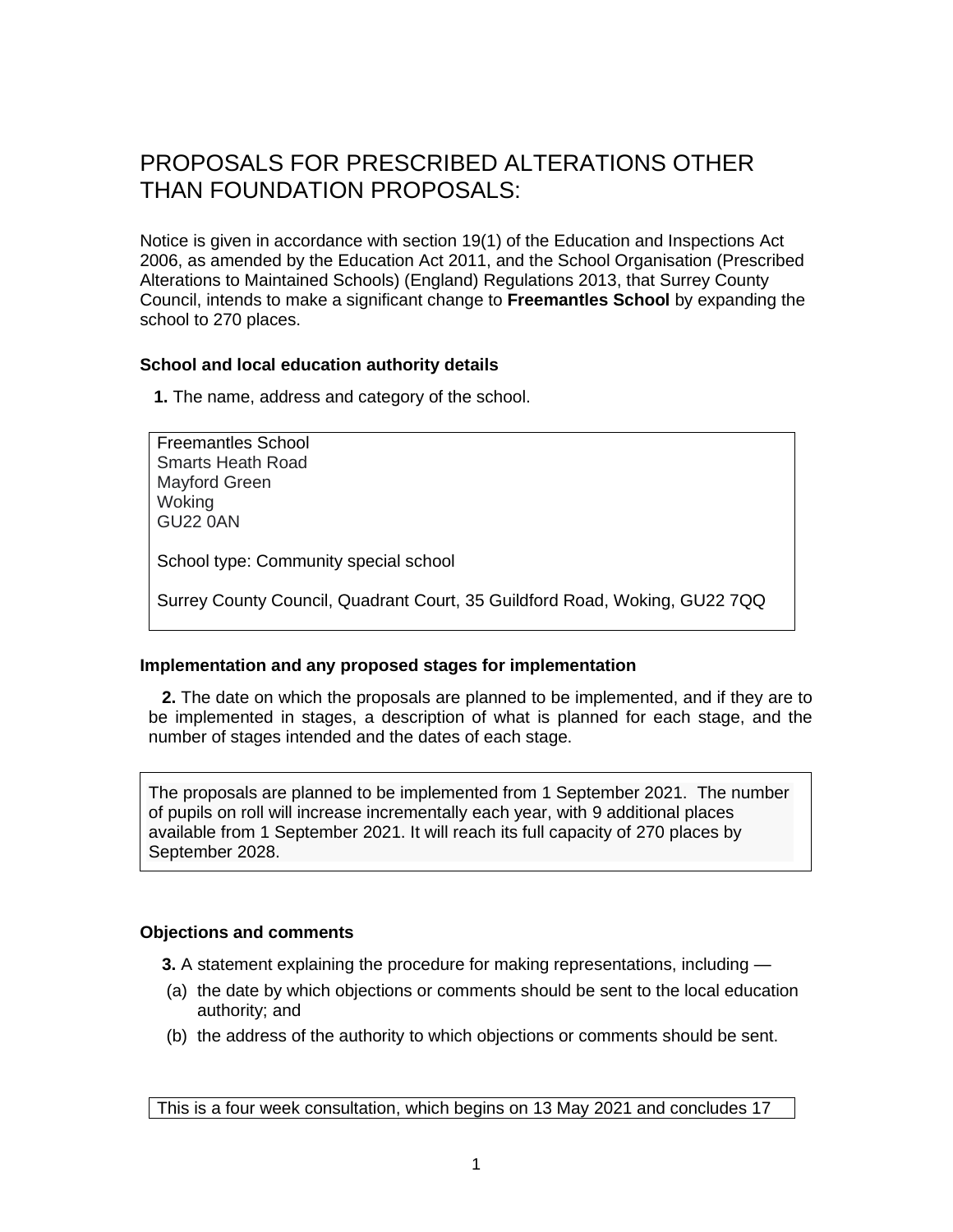June 2021. Any person may agree, object to or make comments on the proposals by sending representations to Surrey County Council (SCC).

The consultation and online response form can be accessed through SCC's Surrey Says website:

[www.surreysays.co.uk](http://www.surreysays.co.uk/)

Alternatively, written representations can be sent via email or post, as below:

Email: schoolorg@surreycc.gov.uk

FAO Lauren Comer, Education Place Planning Team, Quadrant Court, 35 Guildford Road, Woking GU22 7QQ

# **Alteration description**

**4.** A description of the proposed alteration and, in the case of special school proposals, a description of the current special needs provision.

Surrey County Council is proposing that Freemantles School expands to 270 places from September 2021. The school is currently set up to operate in Reception Year to Year 11 with 9 pupils in each year group or equivalent to one form of entry at the school. In Years 12 to 14, 8 pupils are in each year group. This makes a notional permanent capacity on that basis of up to 132.

To meet the demand for places in agreement with the County Council the school has admitted additional pupils at reception into a bulge classes for a number of years. This proposal formalises temporary bulge classes already in place at primary level (Years R to 6), where the school is currently operating at 18 pupils in each year group in two classes. The enlargement will enable the school to accommodate two classes or two form of entry classes totalling 18 pupils at secondary and sixth form level (Years 7-14), allowing pupils to transition through the school.

The proposal will provide an additional 72 places at secondary level, that is, 9 in two classes for each year group from Years 7 to 14. This will provide overall permanent accommodation for 270 pupils. The main point of intake will remain at Reception year and the expansion will utilise space on the school's current site.

Freemantles School works with children and young people with Complex Social Communication Needs and / or Autism Spectrum Conditions (ASC).

Alongside a comprehensive induction, CPD and INSET training programme, the school has developed in-house trainers and experts in key, evidence based interventions. They are able to:

- support pupil well-being and promote learning
- train, mentor, and role model the intervention to staff, parents and interested people within the community
- be on hand to support with questions issues or difficulties that staff have with the intervention.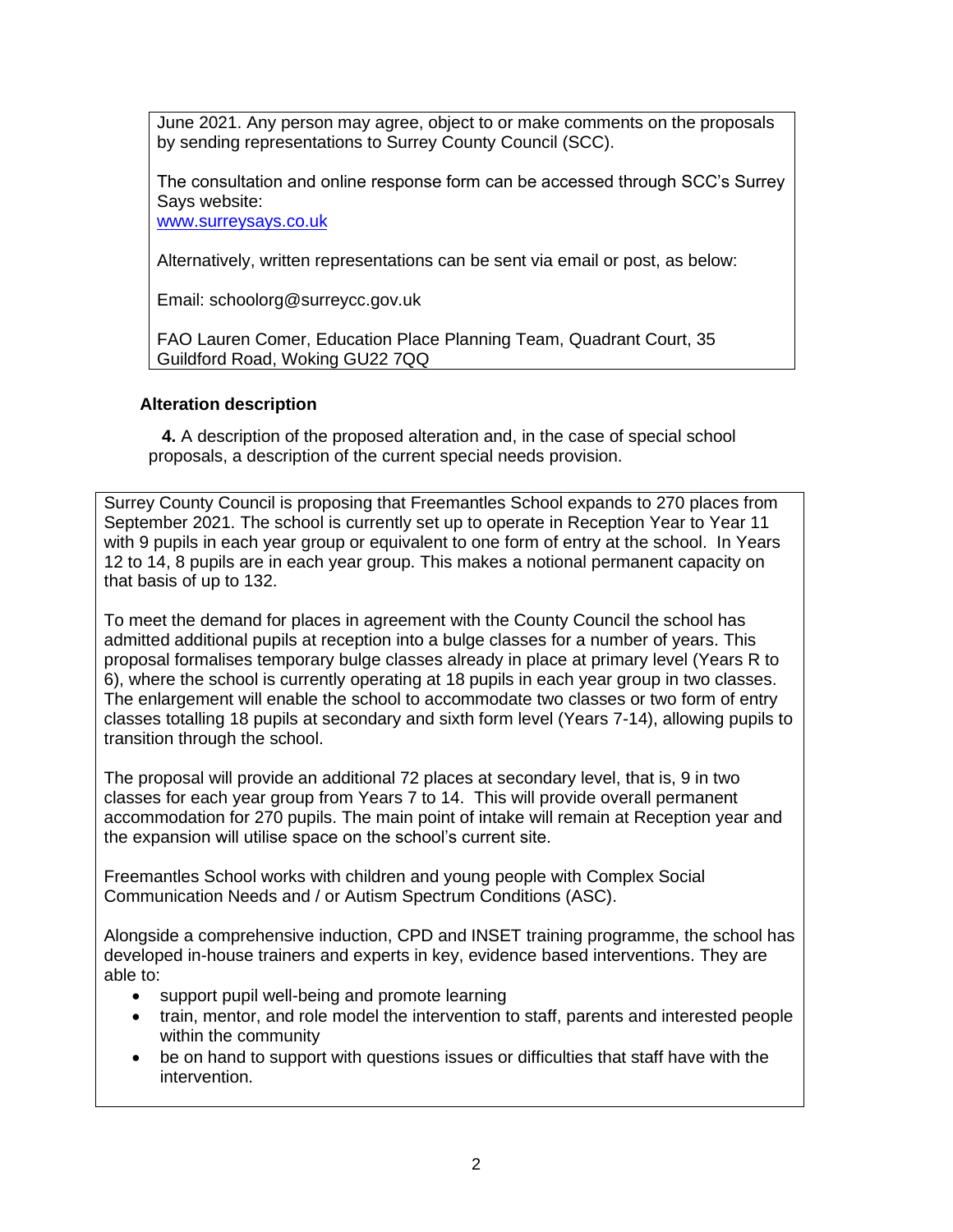This enables all staff across the school to feel more fulfilled in their work The key interventions that the school supports in this way are:

- **Behaviour**
- Intensive interaction
- Structured teaching
- Augmented communication
- Attention Autism
- Social Stories and Comic Strip conversations

The school mission is for Freemantles School and the community, especially parents and carers, to work together to challenge each individual pupil to achieve as much as they can in their:

- Emotional wellbeing
- Communication
- Social understanding
- Independence
- Functional academic progress

in order that they are able to live contented lives participating actively in society.

The curriculum is based upon achieving this mission. The school offers access to the range of National Curriculum subjects, whilst also focussing on this broader curriculum. A key feature is the learning in the community that is offered, which helps develop the ability to generalise the skills learnt in school into practical situations in the community.

The school has access to a wide range of facilities: Indoor

- Primary soft play
- Primary sensory room
- Swimming / training pool
- School hall
- Food Technology room
- Sensory circuit room
- A small room and external space exclusively for the use of each class base
- Design Technology / Science room
- Art room
- Individual learning spaces for children and young people not coping with the classroom space at the current time

**Outdoor** 

- Trim trail
- Multi-use games area (MUGA)
- Cycle track
- Outdoor gym and sensory equipment
- School field
- Environmental area
- Music playground
- Forest Schools Village area
- Animal Care area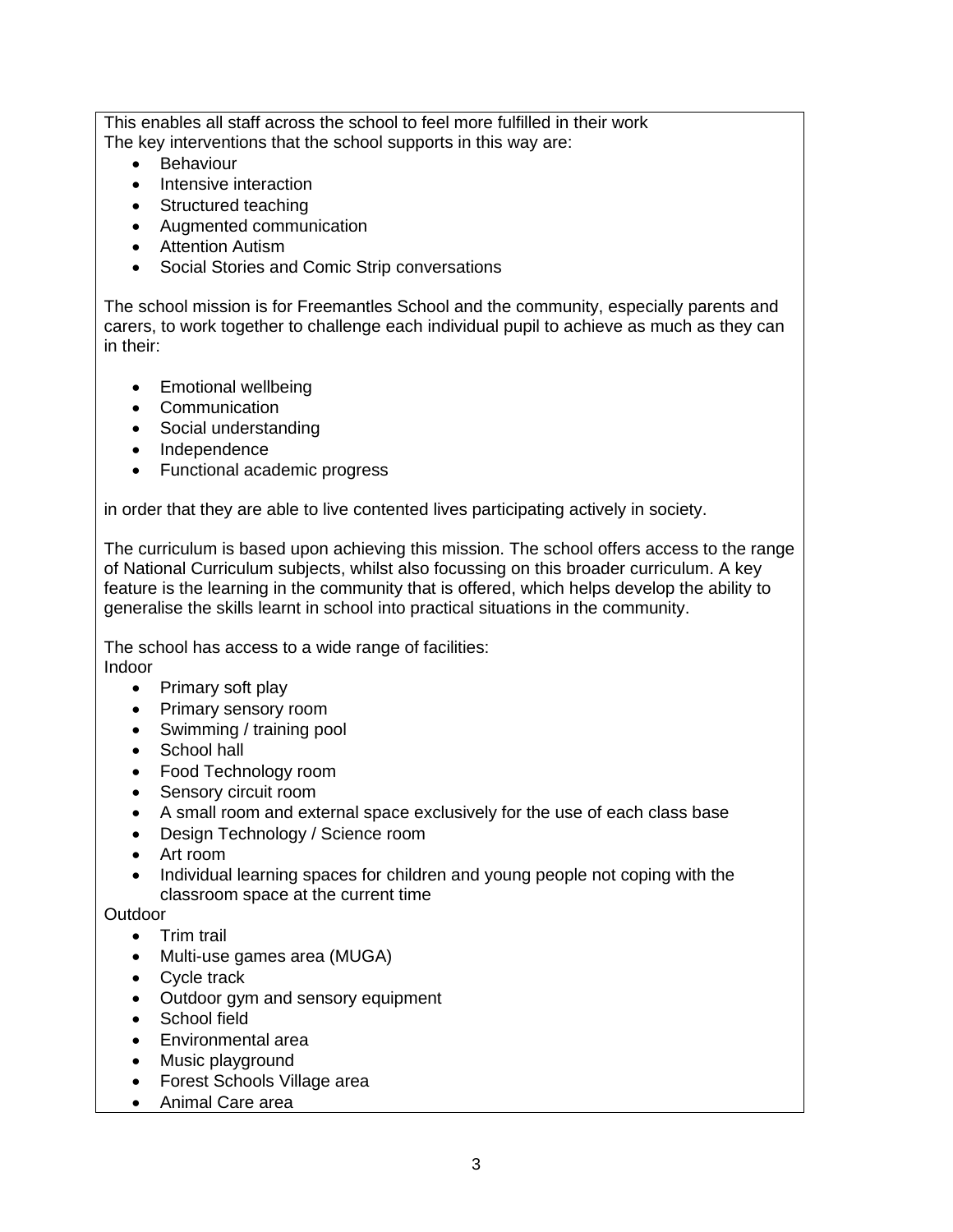- Horticulture area
- 4 larger playground areas
- 12 Minibuses

The curriculum is designed based on individualising learning for pupils. Therefore, the curriculum is designed from the child's starting point. Pupils have access to Speech and Language Therapy (SALT) and Occupational Therapy (OT) on site regularly.

Some pupils may find being part of a class challenging, so a range of different approaches and strategies are put in place to ease these difficulties. Sometimes these pupils can be taught separately for a period of time with the goal of working towards reintroducing them back to the class.

Freemantles works exceptionally closely with parents and families to support the children at home as well as at school and to communicate closely with them, together with the EHCP to inform our target setting, assessments and reviews of progress through individual education plans, annual reviews, teacher reports and assessments of expectations

Freemantles is committed to working closely in partnership with all other professionals in the best interests of the children and families they support. This is achieved through completing (challenging and escalating, if necessary) referrals, organising invitations to or attending the appropriate meetings.

Freemantles has a hugely successful Outreach Service into all Surrey primary schools in the west of the county, currently supporting over 1,000 children, and more recently also supporting into Early Years providers too. The school also co-runs a specialist centre provision with a local primary school.

The school offers a wide range of training, developmental programmes, and conference speakers to parents and professionals who wish to access this service. They also run an annual Autism conference, bringing internationally renowned speakers into the locality.

The proposed alteration would mean that:

- Freemantles School would be able to continue to provide outstanding education to the children and young people currently attending the school, and to the additional pupils from September 2021 onwards.
- The school would continue to have vital outdoor facilities that could be offered to all these pupils.
- There would be the opportunity for access to more soft play and sensory facilities for the primary-aged pupils.
- There would be significant improvement to the offer of secondary and FE pupils with access to:
- An opportunity to create the bigger step of 'moving' to the next school and having new expectations, still in a nurturing way
- Separate transport and turnarounds
- Separation of the secondary and FE provision
- There would be opportunities to offer training on site accessed without disruption to pupils and for twilight training sessions.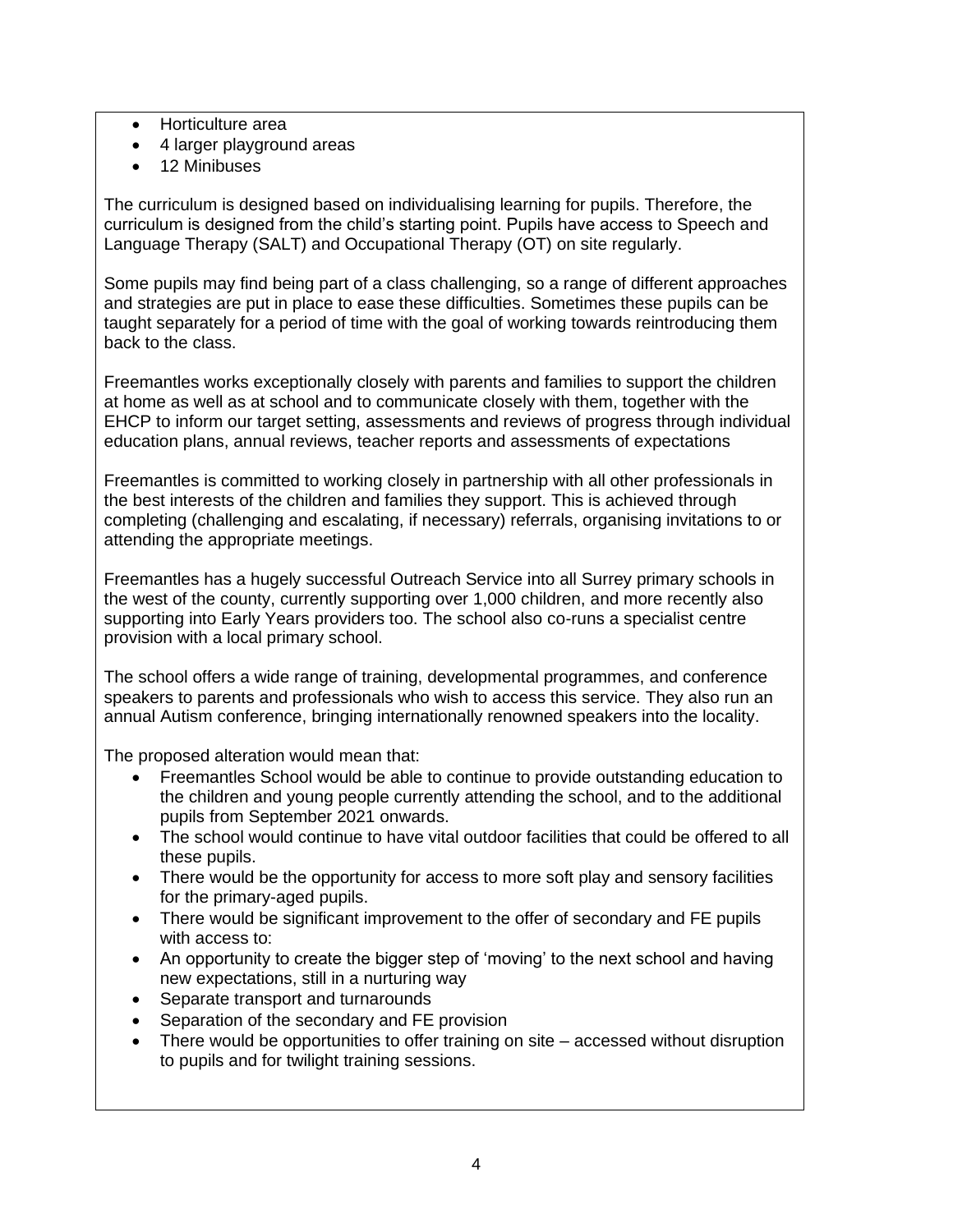# **School capacity**

# **5.** (1)

(a) details of the current capacity of the school and, where the proposals will alter the capacity of the school, the proposed capacity of the school after the alteration;

# Current capacity:

Freemantles School offers all-through education from Years R to 14. The school currently admits 9 pupils into each year group in Years R to 11, with 8 pupils into each year group from Years 12-14. This gave a total planned place number of 132.

Proposed capacity after the alteration:

From 1 September 2021, it is proposed that the school admits 18 pupils into each year group across all national curriculum years (Reception to Year 14). This will give the school a new planned place number of 270.

(b) details of the current number of pupils admitted to the school in each relevant age group, and where this number is to change, the proposed number of pupils to be admitted in each relevant age group in the first school year in which the proposals will have been implemented;

The school currently admits 9 pupils per year group in Year R to 11 and 8 pupils in Years 12 to 14.

For September 2021, the school will admit 18 pupils in Year R. The other existing year groups will remain as they currently are, as detailed above.

(c) where it is intended that proposals should be implemented in stages, the number of pupils to be admitted to the school in the first school year in which each stage will have been implemented;

The table below shows the growth of the school each academic year until the new full capacity of 270 is reached. Numbers at the expanded school will grow incrementally and will take into account the additional pupils already attending the school in the temporary bulge classes at primary level (Years R to 6). It is expected that the expanded school will reach its new full capacity of 270 by September 2028.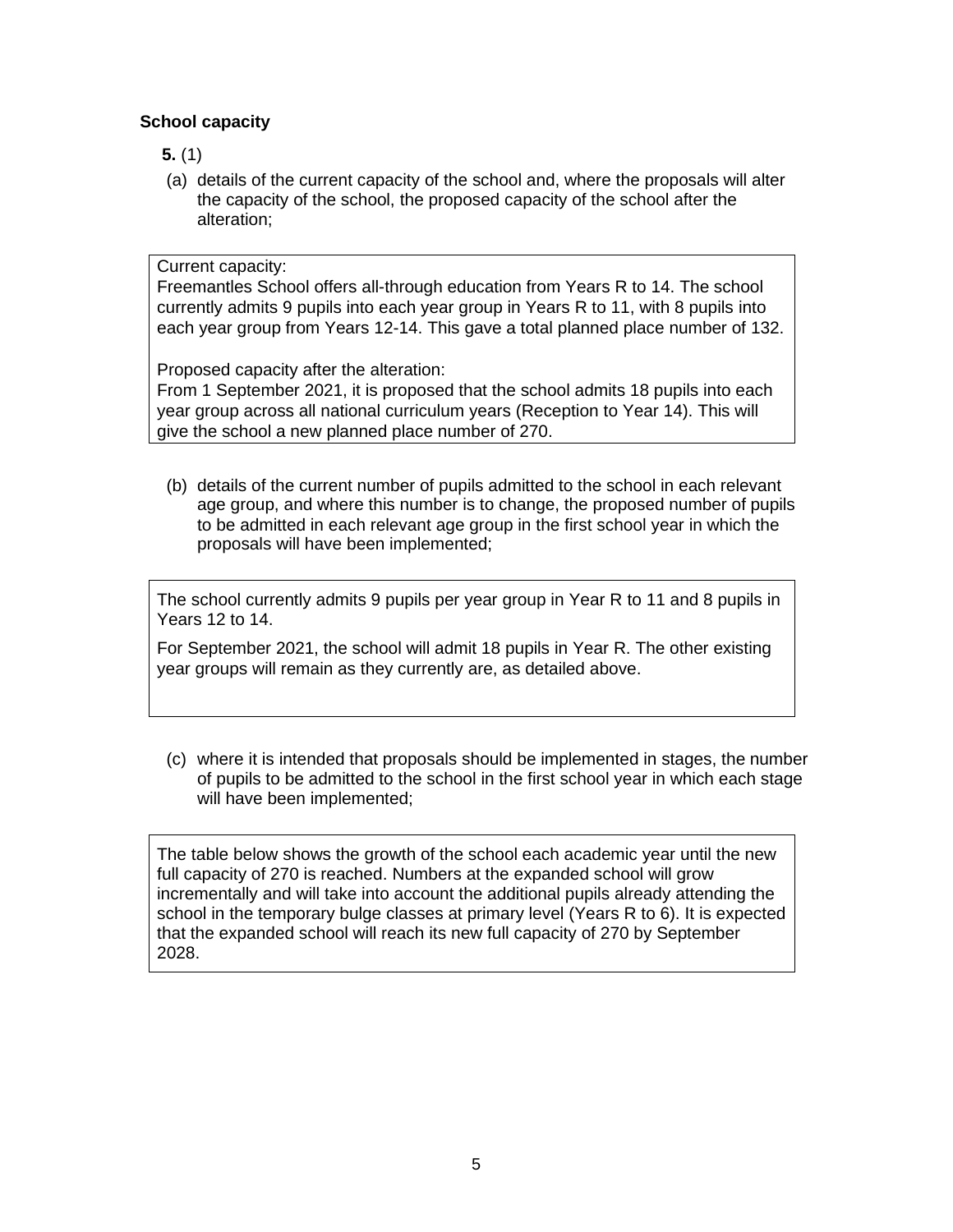| Years   | R               | 1  | 2  | 3  | 4  | 5  | 6  | 7               | 8  | 9  | 10 | 11 | 12 | 13 | 14 | Totals |
|---------|-----------------|----|----|----|----|----|----|-----------------|----|----|----|----|----|----|----|--------|
| 2020/21 | 18              | 18 | 18 | 18 | 18 | 18 | 18 | 9               | 9  | 9  | 9  | 9  | 9  | 9  | 9  | 198    |
| 2021/22 | 18              | 18 | 18 | 18 | 18 | 18 | 18 | 18              | 9  | 9  | 9  | 9  | 9  | 9  | 9  | 207    |
| 2022/23 | 18              | 18 | 18 | 18 | 18 | 18 | 18 | 18              | 18 | 9  | 9  | 9  | 9  | 9  | 9  | 216    |
| 2023/24 | 18              | 18 | 18 | 18 | 18 | 18 | 18 | 18              | 18 | 18 | 9  | 9  | 9  | 9  | 9  | 225    |
| 2024/25 | 18              | 18 | 18 | 18 | 18 | 18 | 18 | 18              | 18 | 18 | 18 | 9  | 9  | 9  | 9  | 234    |
| 2025/26 | 18              | 18 | 18 | 18 | 18 | 18 | 18 | 18              | 18 | 18 | 18 | 18 | 9  | 9  | 9  | 243    |
| 2026/27 | 18 <sub>1</sub> | 18 | 18 | 18 | 18 | 18 | 18 | 18 <sub>1</sub> | 18 | 18 | 18 | 18 | 18 | 9  | 9  | 252    |
| 2027/28 | 18              | 18 | 18 | 18 | 18 | 18 | 18 | 18              | 18 | 18 | 18 | 18 | 18 | 18 | 9  | 261    |
| 2028/29 | 18              | 18 | 18 | 18 | 18 | 18 | 18 | 18              | 18 | 18 | 18 | 18 | 18 | 18 | 18 | 270    |

(d) where the number of pupils in any relevant age group is lower than the indicated admission number for that relevant age group a statement to this effect and details of the indicated admission number in question.

#### Not applicable

(2) A statement of the number of pupils at the school at the time of the publication of the proposals.

| Year<br><b>Group</b> | R  |    | ົ  | ◠<br>w | л  | -<br>w | c     |        | 8 | 9 | 10 | 11 |    | 13 | 14 | Total |  |
|----------------------|----|----|----|--------|----|--------|-------|--------|---|---|----|----|----|----|----|-------|--|
|                      | 18 | 18 | 18 | 18     | 18 | 18     | $4 -$ | a<br>◡ | 8 | a | 10 | 6  | 10 |    | 6  | 190   |  |

#### **Implementation**

**6.** Where the proposals relate to a foundation or voluntary controlled school a statement as to whether the proposals are to be implemented by the local education authority or by the governing body, and, if the proposals are to be implemented by both, a statement as to the extent to which they are to be implemented by each body.

The statutory proposal would be determined by Surrey County Council and implemented by the Governing Body of Freemantles School. The building works to enable this proposal will be delivered by Surrey County Council.

#### **Additional Site**

**7.**— (1) A statement as to whether any new or additional site will be required if proposals are implemented and if so the location of the site if the school is to occupy a split site.

No additional site is required in order to facilitate these proposals.

(2) Where proposals relate to a foundation or voluntary school a statement as to who will provide any additional site required, together with details of the tenure (freehold or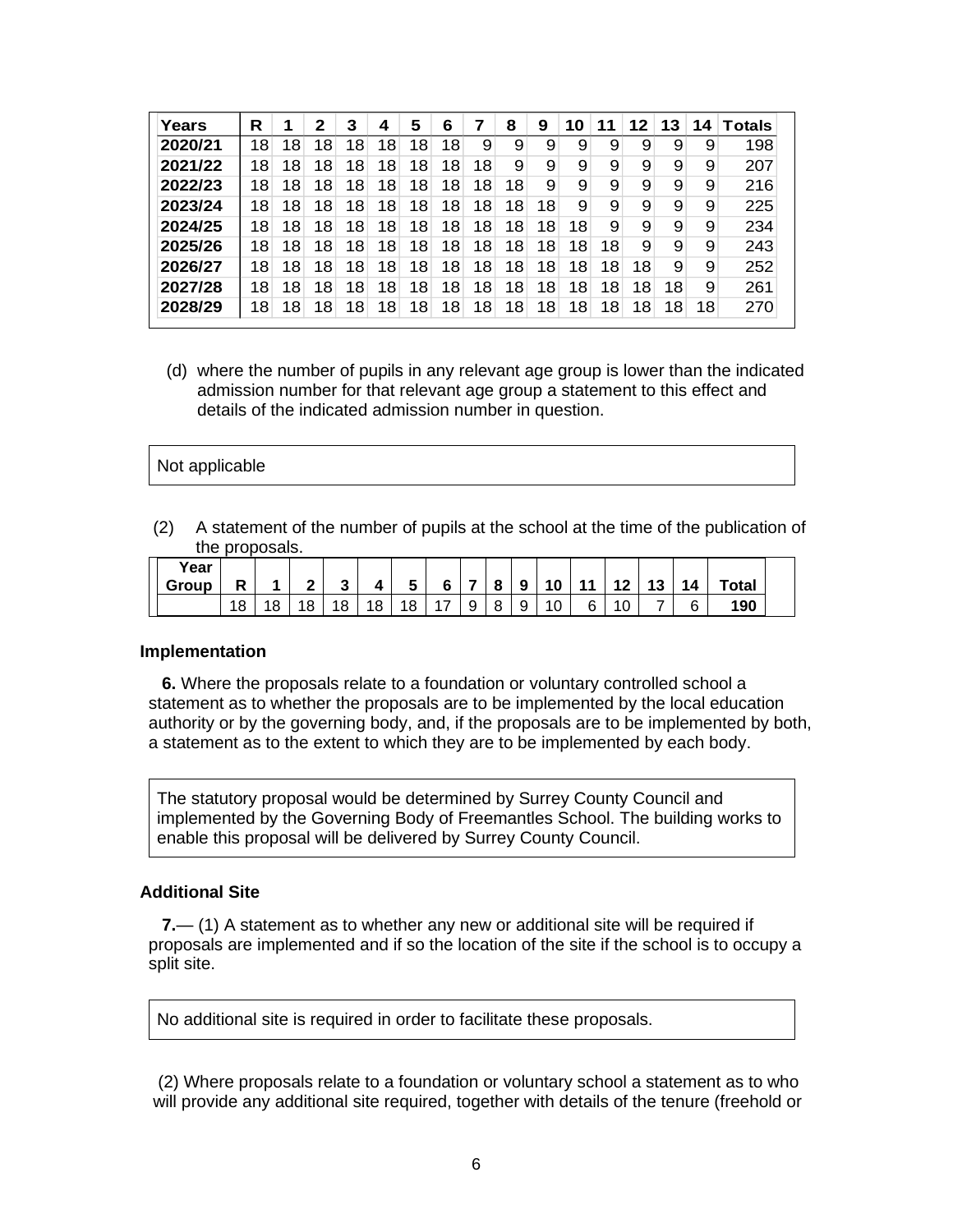leasehold) on which the site of the school will be held, and if the site is to be held on a lease, details of the proposed lease.

# Not Applicable

### **Changes in boarding arrangements**

**8.** (1)

(a) the number of pupils for whom it is intended that boarding provision will be made if the proposals are approved;

#### Not Applicable

(b) the arrangements for safeguarding the welfare of children at the school;

#### Not Applicable

(c) the current number of pupils for whom boarding provision can be made and a description of the boarding provision; and

#### Not Applicable

(d) except where the proposals are to introduce boarding provision, a description of the existing boarding provision.

### Not Applicable

# (2)

(a) the number of pupils for whom boarding provision will be removed if the proposals are approved; and

#### Not Applicable

(b) a statement as to the use to which the former boarding accommodation will be put if the proposals are approved.

### Not Applicable

### **Transfer to new site**

**9.** Where the proposals are to transfer a school to a new site the following information—

(a) the location of the proposed site (including details of whether the school is to occupy a single or split site), and including where appropriate the postal address;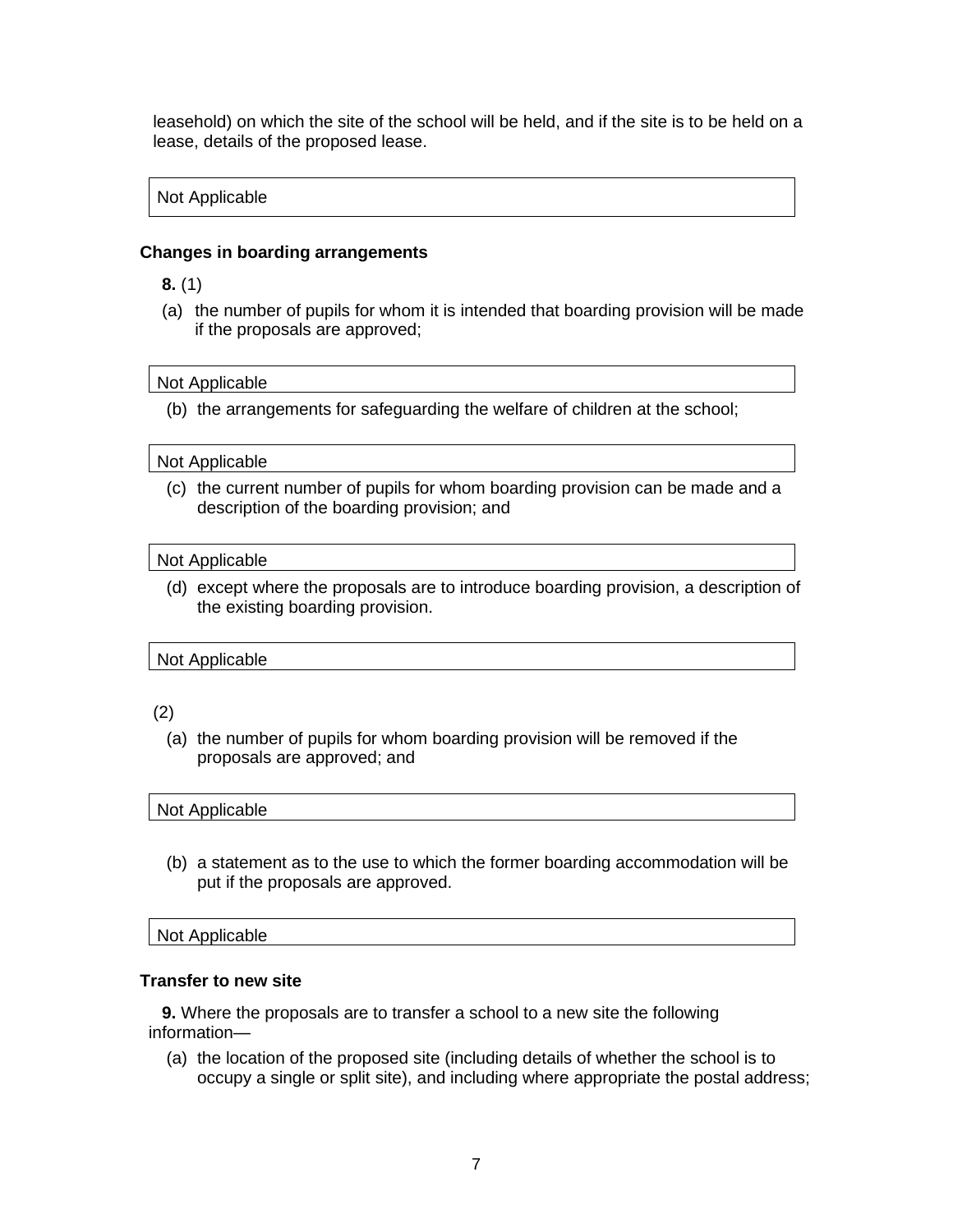The school will remain on its existing site.

(b) the distance between the proposed and current site;

Not Applicable

(c) the reason for the choice of proposed site;

Not Applicable

(d) the accessibility of the proposed site or sites;

Not Applicable

(e) the proposed arrangements for transport of pupils to the school on its new site; and

Not Applicable

(f) a statement about other sustainable transport alternatives where pupils are not using transport provided, and how car use in the school area will be discouraged.

Not Applicable

### **Objectives**

**10.** The objectives of the proposals.

The proposal to expand the school is in response to the increased demand for specialist placements for pupils with a primary need of ASC. The demand for maintained specialist school places in Surrey has grown significantly over the past 4 years from 2,859 planned places in 2017-18 to 3,477 planned places in 2020-21 and increasing again to 3,513 in 2021-22.

The expansion of Freemantles School will help to meet the longer term projected demand for this type of need.

Developing and maintaining high quality specialist provision in Surrey is vital to ensure appropriate placements for the county's most vulnerable children and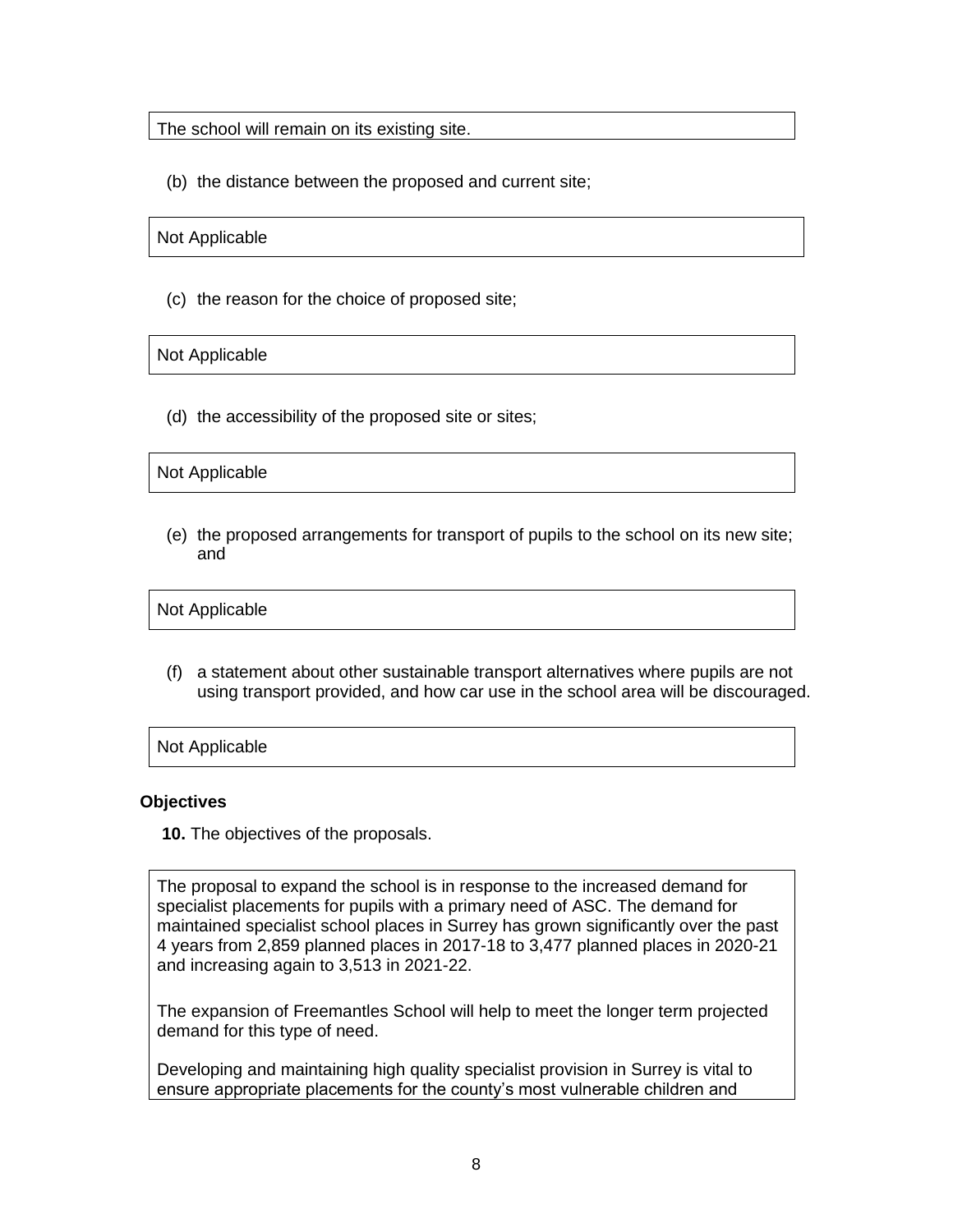young people who have complex SEND and require specialist educational provision.

SCC's Cabinet has approved a total SEND capital investment of £79.6m which will create 1,600 additional specialist school places in Surrey towards the total projected demand. This proposal is just one of the projects named in the strategy to meet the increased demand for specialist places across the county.

# **Consultation**

**11.** Evidence of the consultation before the proposals were published including—

- (a) a list of persons who were consulted;
- (b) minutes of all public consultation meetings;
- (c) the views of the persons consulted;
- (d) a statement to the effect that all applicable statutory requirements in relation to the proposals to consult were complied with; and
- (e) copies of all consultation documents and a statement on how these documents were made available.

An explanatory consultation document has been made available to the public via the Council's website: [www.surreysays.co.uk](http://www.surreysays.co.uk/)

All appropriate parties have been made aware of this proposal, inclusive of the Governing Body of the school. A public meeting was held at virtually via Microsoft Team on Tuesday 16 March 2021.

The following people have been made aware of the proposals: parents/carers of children attending the school; employees and Governors of the school; relevant unions; local residents; other local schools; local borough and county councillors; and the School Admissions Forum.

The consultation received 38 responses, with 33 agreeing with the proposal, 3 disagreeing and 2 stating that they don't know.

# **Project costs**

**12.** A statement of the estimated total capital cost of the proposals and the breakdown of the costs that are to be met by the governing body, the local education authority, and any other party.

The capital investment approved by Cabinet in September 2019 for this project is £9.9m and will be funded through Surrey County Council's SEND Capital Budget.

**13.** A copy of confirmation from the Secretary of State and/or local education authority that funds will be made available (including costs to cover any necessary site purchase).

Surrey County Council - [Agenda for Cabinet on Tuesday, 26 January 2021, 2.00](https://mycouncil.surreycc.gov.uk/ieListDocuments.aspx?CId=120&MId=7760&Ver=4)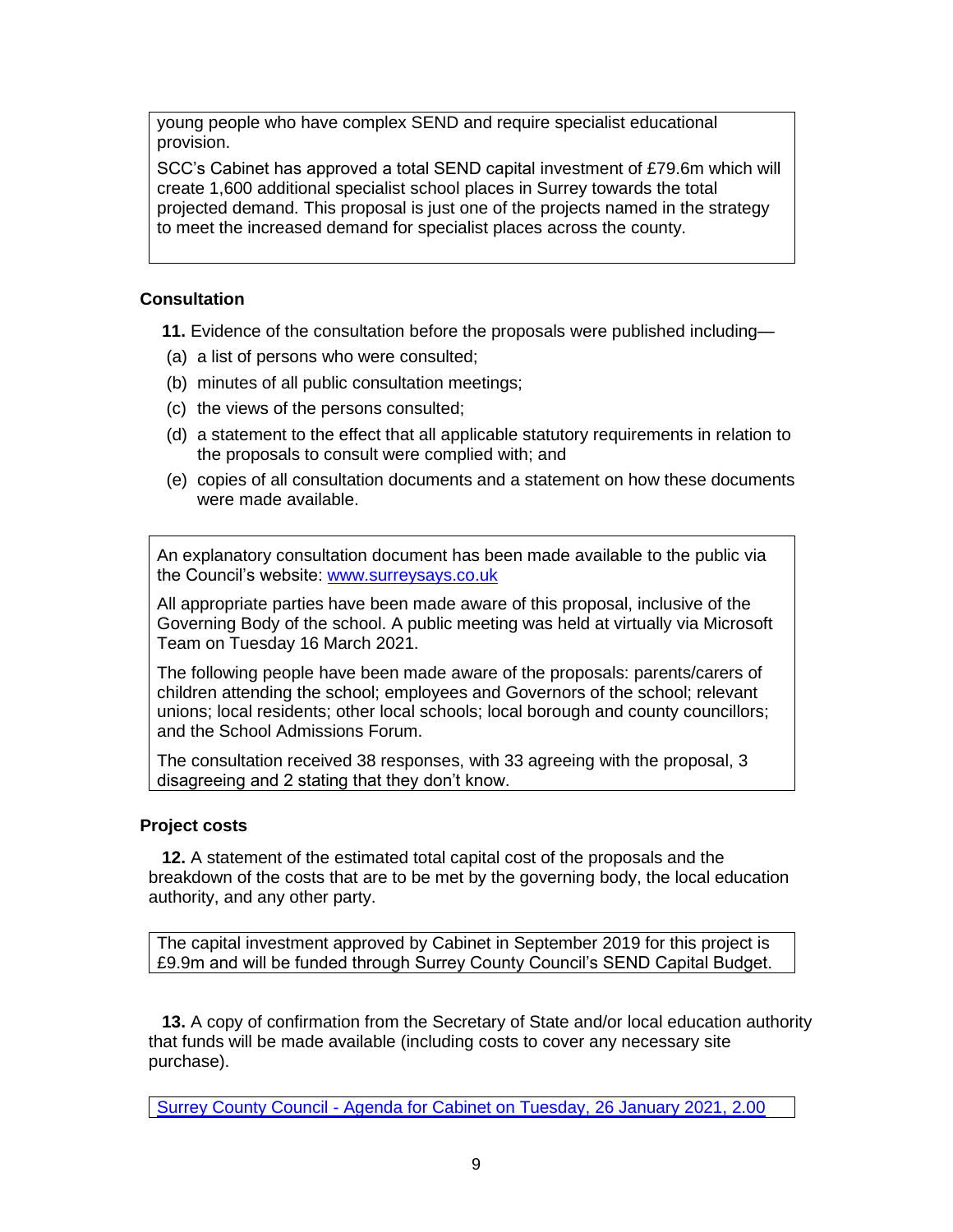[pm \(surreycc.gov.uk\)](https://mycouncil.surreycc.gov.uk/ieListDocuments.aspx?CId=120&MId=7760&Ver=4)

PLACEMENT VALUE AND OUTCOMES: DEVELOPING LOCAL SPECIAL EDUCATIONAL NEEDS AND DISABILITY (SEND) PROVISION TO MEET DEMAND IN SEPTEMBER 2021 (Item 12) RESOLVED:

1. That the strategy is agreed and the use of £11.5m of the total approved SEND Capital Funding of £79.6m be approved in principle for a programme of adaption and refurbishment of SCC owned assets and maintained schools in Phase 3 of the SEND capital programme to create 400 additional specialist school places in Surrey for September 2021.

2. That delegated authority to agree individual projects and resources is given to the Cabinet Member for All Age Learning and Cabinet Member for Resources, subject to a detailed business case for each scheme.

# **Age range**

**14.** Where the proposals relate to a change in age range, the current age range for the school.

Not Applicable

### **Early years provision**

**15.** Where the proposals are to alter the lower age limit of a mainstream school so that it provides for pupils aged between 2 and 5—

(a) details of the early years provision, including the number of full-time and parttime pupils, the number and length of sessions in each week, and the services for disabled children that will be offered;

Not Applicable

(b) how the school will integrate the early years provision with childcare services and how the proposals are consistent with the integration of early years provision for childcare;

Not Applicable

(c) evidence of parental demand for additional provision of early years provision;

Not Applicable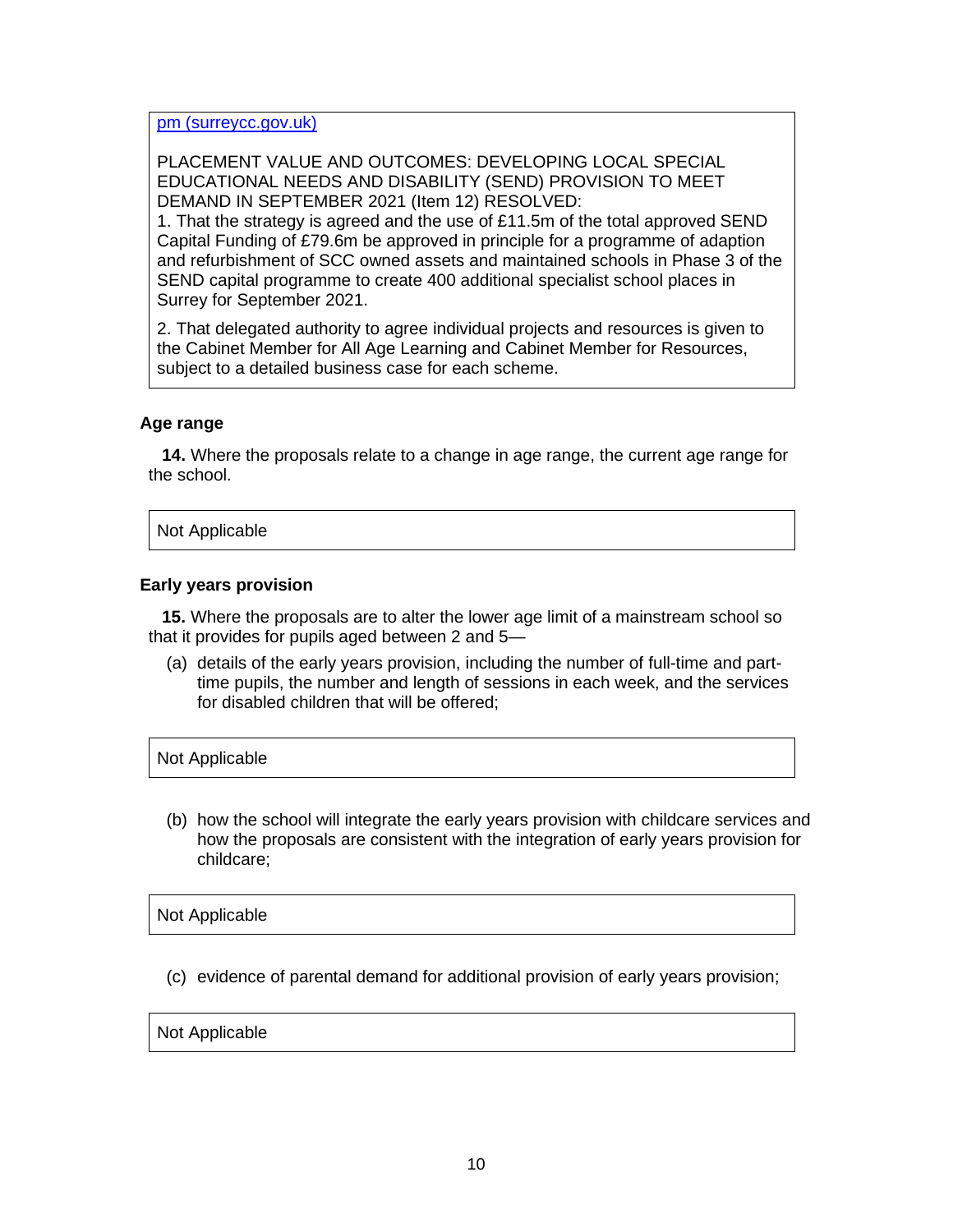(d) assessment of capacity, quality and sustainability of provision in schools and in establishments other than schools who deliver the Early Years Foundation Stage within 3 miles of the school; and

Not Applicable

(e) reasons why such schools and establishments who have spare capacity cannot make provision for any forecast increase in the number of such provision.

Not Applicable

# **Changes to sixth form provision**

**16.** (a) Where the proposals are to alter the upper age limit of the school so that the school provides sixth form education or additional sixth form education, a statement of how the proposals will—

- (i) improve the educational or training achievements;
- (ii) increase participation in education or training; and
- (iii) expand the range of educational or training opportunities
- for 16-19 year olds in the area;

Not Applicable

(b) A statement as to how the new places will fit within the 16-19 organisation in an area;

The increase in post 16 numbers amounts to 30 students. This will bring the school's post 16 provision in line with the rest of the expanded school. The increase in pupil numbers will increase the capacity in the area for young people with Complex Social Communication Needs and / or Autism Spectrum Conditions (ASC) aged 16 to 19 years.

- (c) Evidence
	- (i) of the local collaboration in drawing up the proposals; and

 (ii) that the proposals are likely to lead to higher standards and better progression at the school;

Not Applicable

(d) The proposed number of sixth form places to be provided.

54 places across Years 12 to 14 (18 places per year group)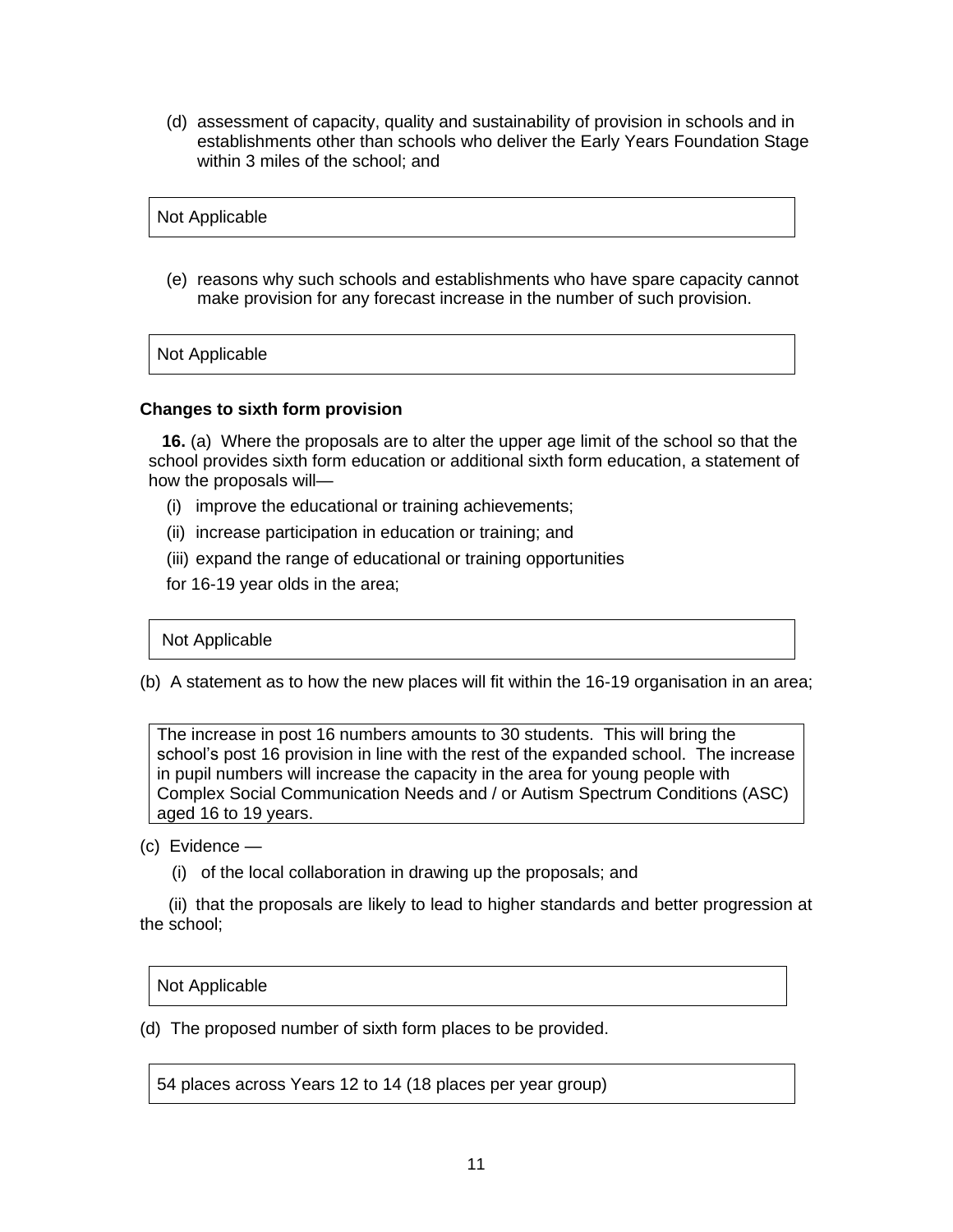**17.** Where the proposals are to alter the upper age limit of the school so that the school ceases to provide sixth form education, a statement of the effect on the supply of 16-19 places in the area.

Not Applicable

# **Special educational needs**

**18.** Where the proposals are to establish or change provision for special educational needs—

(a) a description of the proposed types of learning difficulties in respect of which education will be provided and, where provision for special educational needs already exists, the current type of provision;

Freemantles School provides special educational provision for pupils aged 4-19 years who have complex ASC and an Education Health and Care Plan (EHCP). This school designation is known locally in Surrey as Complex Social and Communication Needs (CSCN).

(b) any additional specialist features will be provided;

The expansion will provide:

- Additional soft play and sensory rooms
- A new Food Technology room
- Creation of a creative arts space
- A new life skills room
- A new common room

(c) the proposed numbers of pupils for which the provision is to be made;

The proposed expansion will provide a total of 72 additional places of which 9 will be available from September 2021.

(d) details of how the provision will be funded;

The proposed additional places will be funded through the Local Authority allocation of High Needs Block (HNB) Dedicated Schools Grant (DSG). Current place funding is £10,000 per place plus Top Up funding and Individual Pupil Support Budgets (IPSB) where appropriate. Existing funding and provision for pupils currently attending the school will remain the same.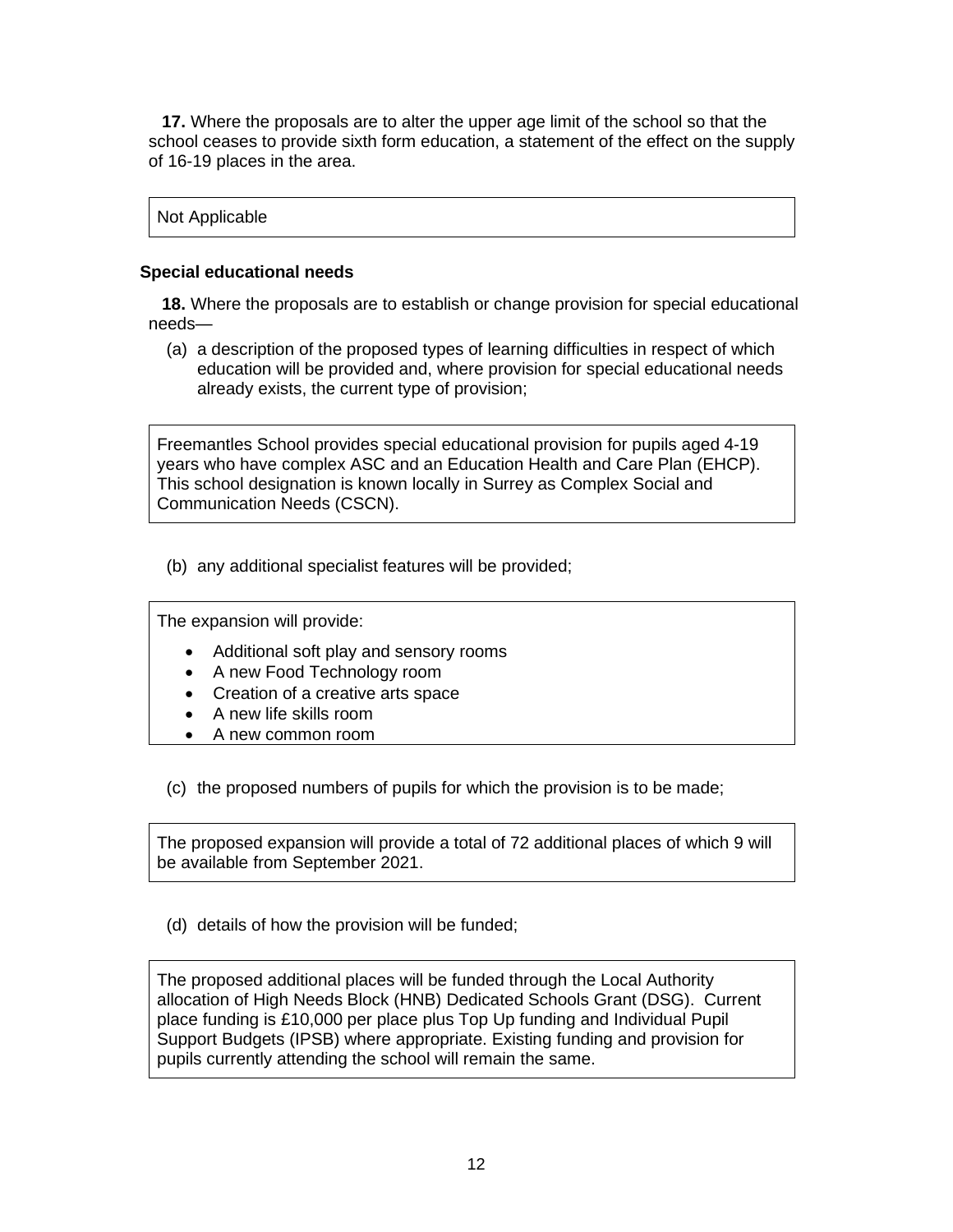(e) a statement as to whether the education will be provided for children with special educational needs who are not registered pupils at the school to which the proposals relate;

# Not Applicable

(f) a statement as to whether the expenses of the provision will be met from the school's delegated budget;

The expenses of the provision will be met from the school's delegated school budget which will include the additional funding the school will receive as a result of admitting additional pupils, except for therapies which are funded from a centrally managed DSG budget.

(g) the location of the provision if it is not to be established on the existing site of the school;

### Not Applicable

(h) where the provision will replace existing educational provision for children with special educational needs, a statement as to how the local education authority believes that the new provision is likely to lead to improvement in the standard, quality and range of the educational provision for such children; and

# Not Applicable

(i) the number of places reserved for children with special educational needs, and where this number is to change, the proposed number of such places.

# Not Applicable

- **19.** Where the proposals are to discontinue provision for special educational needs
- (a) details of alternative provision for pupils for whom the provision is currently made;

### Not Applicable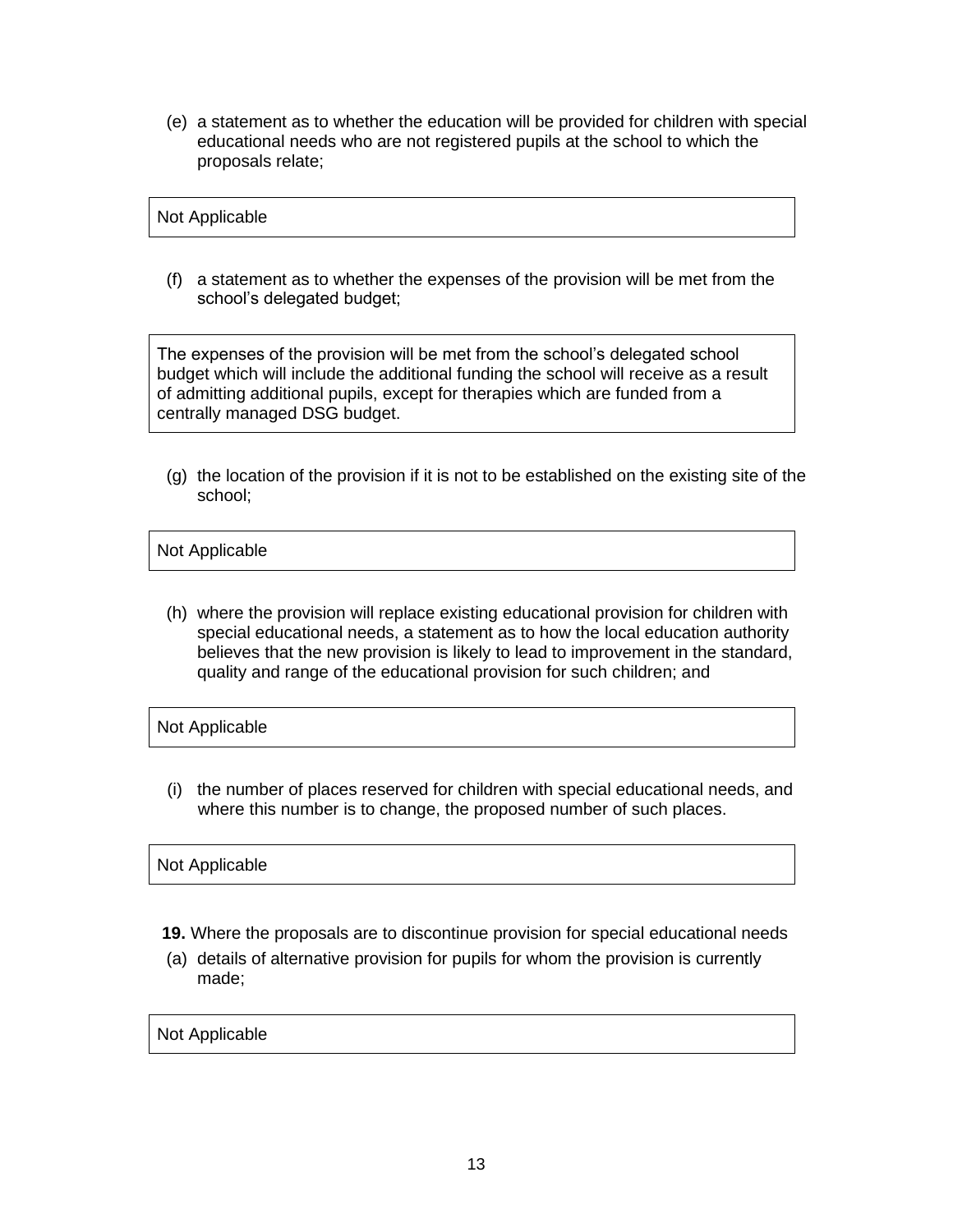(b) details of the number of pupils for whom provision is made that is recognised by the local education authority as reserved for children with special educational needs during each of the 4 school years preceding the current school year;

### Not Applicable

(c) details of provision made outside the area of the local education authority for pupils whose needs will not be able to be met in the area of the authority as a result of the discontinuance of the provision; and

#### Not Applicable

(d) a statement as to how the proposer believes that the proposals are likely to lead to improvement in the standard, quality and range of the educational provision for such children.

### Not Applicable

**20.** Where the proposals will lead to alternative provision for children with special educational needs, as a result of the establishment, alteration or discontinuance of existing provision, the specific educational benefits that will flow from the proposals in terms of—

- (a) improved access to education and associated services including the curriculum, wider school activities, facilities and equipment with reference to the local education authority's Accessibility Strategy;
- (b) improved access to specialist staff, both educational and other professionals, including any external support and outreach services;
- (c) improved access to suitable accommodation; and
- (d) improved supply of suitable places.

#### Not Applicable

#### **Sex of pupils**

**21.** Where the proposals are to make an alteration to provide that a school which was an establishment which admitted pupils of one sex only becomes an establishment which admits pupils of both sexes—

(a) details of the likely effect which the alteration will have on the balance of the provision of single sex-education in the area;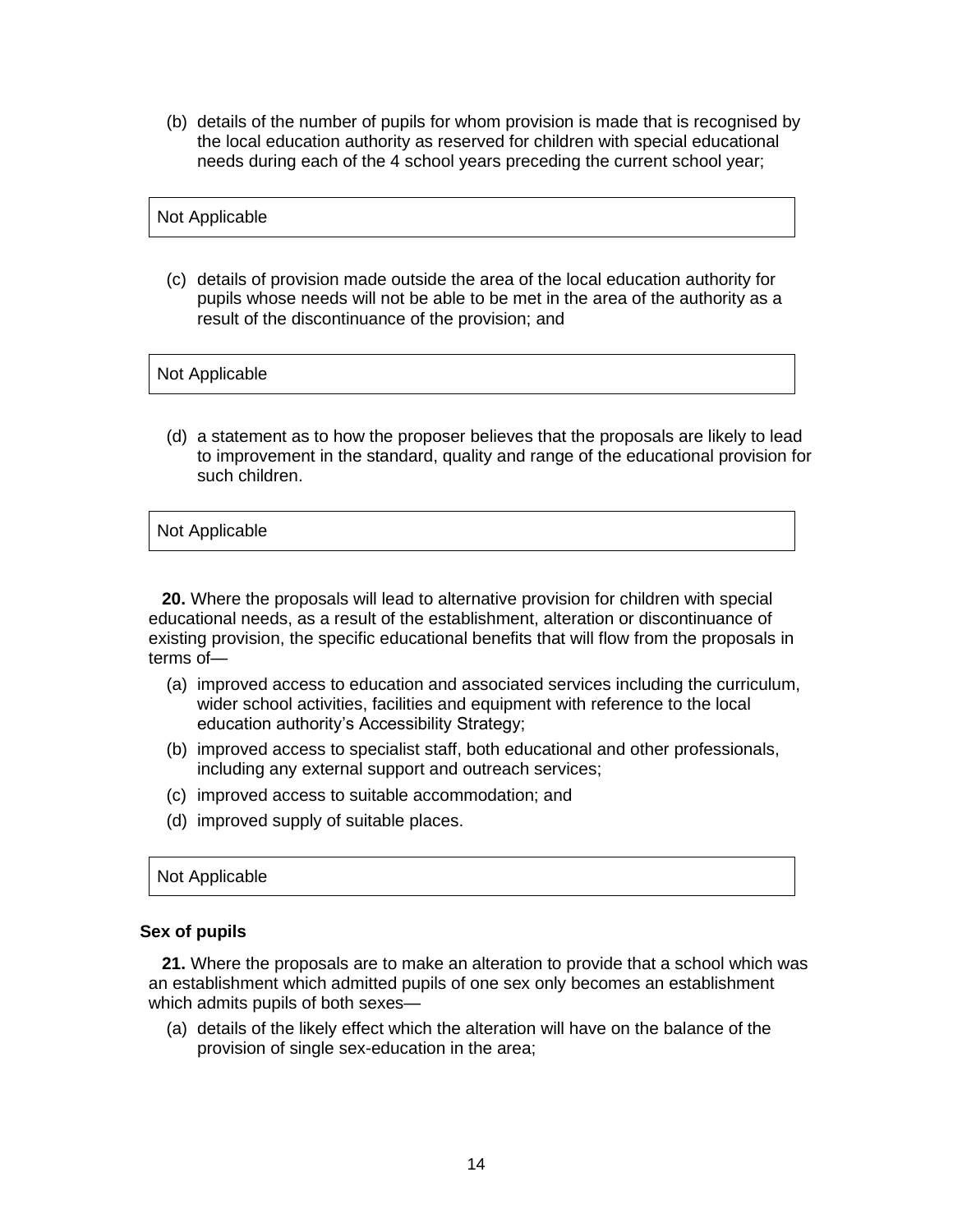Not Applicable

(b) evidence of local demand for single-sex education; and

# Not Applicable

(c) details of any transitional period which the body making the proposals wishes specified in a transitional exemption order (within the meaning of section 27 of the Sex Discrimination Act 1975).

Not Applicable

**22.** Where the proposals are to make an alteration to a school to provide that a school which was an establishment which admitted pupils of both sexes becomes an establishment which admits pupils of one sex only—

(a) details of the likely effect which the alteration will have on the balance of the provision of single-sex education in the area; and

### Not Applicable

(b) evidence of local demand for single-sex education.

### Not Applicable

### **Extended services**

**23.** If the proposed alterations affect the provision of the school's extended services, details of the current extended services the school is offering and details of any proposed change as a result of the alterations.

### Not Applicable

### **Need or demand for additional places**

**24.** If the proposals involve adding places—

(a) a statement and supporting evidence of the need or demand for the particular places in the area;

Since 2015, the number of children with an EHCP who live in Surrey and require a specialist school place has increased by 73%. Latest projected sufficiency modelling indicates increasing demand across all age groups for ASC special school provision. For North West Surrey, projections show a 25% increase in demand over the forecast period up to 2027.